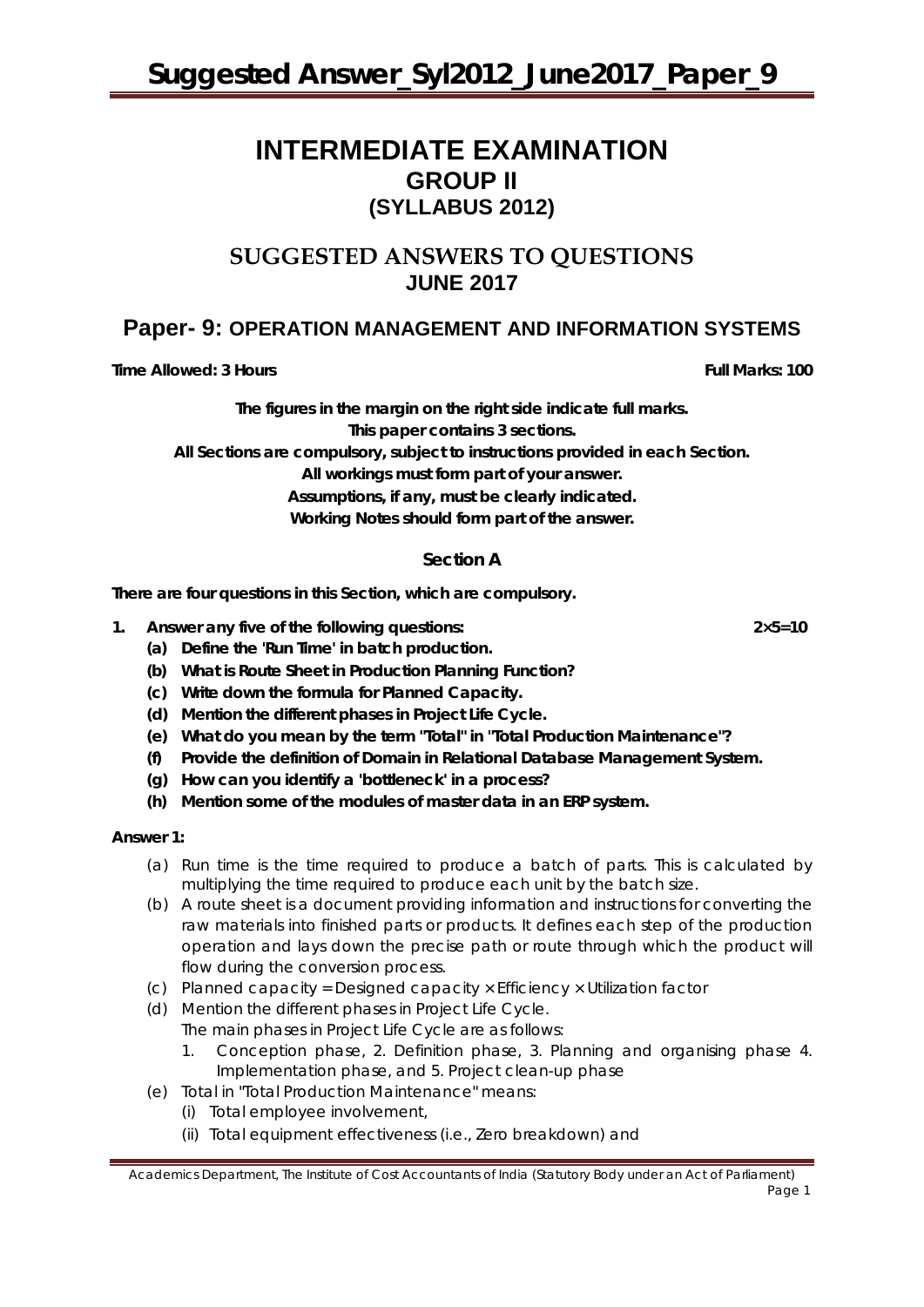# **Suggested Answer\_Syl2012\_June2017\_Paper\_9**

(iii) Total maintenance delivery system.

- (f) Provide the definition of Domain in Relational Database Management System.. The data type describing the types of values, appearing in each column is called a domain.
- (g) A bottleneck can be identified by determining points at which excessive amounts of work-in-process inventories are accumulated.
- (h) ERP packages contain several modules, such as finance, sales and distribution, materials management, manufacturing and production control, human resources, plant maintenance and quality management.
- **2. Match List A with List B: 1×5= 5**

|     | List A                                 | List B                                                                                         |
|-----|----------------------------------------|------------------------------------------------------------------------------------------------|
| (a) | Operating System in an<br>organisation | (i) to deliver a product or service that satisfies a<br>customer                               |
| (b) | <b>Resistance to Change</b>            | (ii) Not limited to Internal data only, access to external<br>sources of data is also provided |
| (C) | <b>Digital Signature</b>               | (iii) Some of the employees may be unwilling to adopt<br>a new way of working                  |
| (d) | Quality                                | Configuration of resources combined for the<br>(iv)<br>provision of goods or services          |
| (e) | EIS                                    | Authentication of electronic record<br>(v)                                                     |

#### **Answer: 2**

|     | List A                                 | List B                                                                                         |
|-----|----------------------------------------|------------------------------------------------------------------------------------------------|
| a)  | Operating System in an<br>organisation | (iv) Configuration of resources combined for the<br>provision of goods or services             |
| (b) | Resistance to Change                   | (iii) Some of the employees may be unwilling to adopt<br>a new way of working                  |
| C)  | Digital Signature                      | Authentication of electronic record<br>(V)                                                     |
| d   | Quality                                | to deliver a product or service that satisfies a<br>(i)<br>customer                            |
| е   | EIS                                    | (ii) Not limited to Internal data only, access to external<br>sources of data is also provided |

#### 3. State whether following statements are 'True' or 'False': 1×5=5

- **(a) Industrial engineering is not concerned with scheduling, performance standards, work methods, quality control and material handling.**
- **(b) Database manipulation, involves querying and updating.**
- **(c) Greater safety for workers, reduced production downtime and fewer repetitive repairs are some of the benefits of preventive maintenance.**
- **(d) ERP confines to manufacturing only and does not cover any other aspect of organization.**
- **(e) With the help of flowchart, problem cannot be analysed in an effective way.**

**Answer: 3**

Academics Department, The Institute of Cost Accountants of India (Statutory Body under an Act of Parliament) Page 2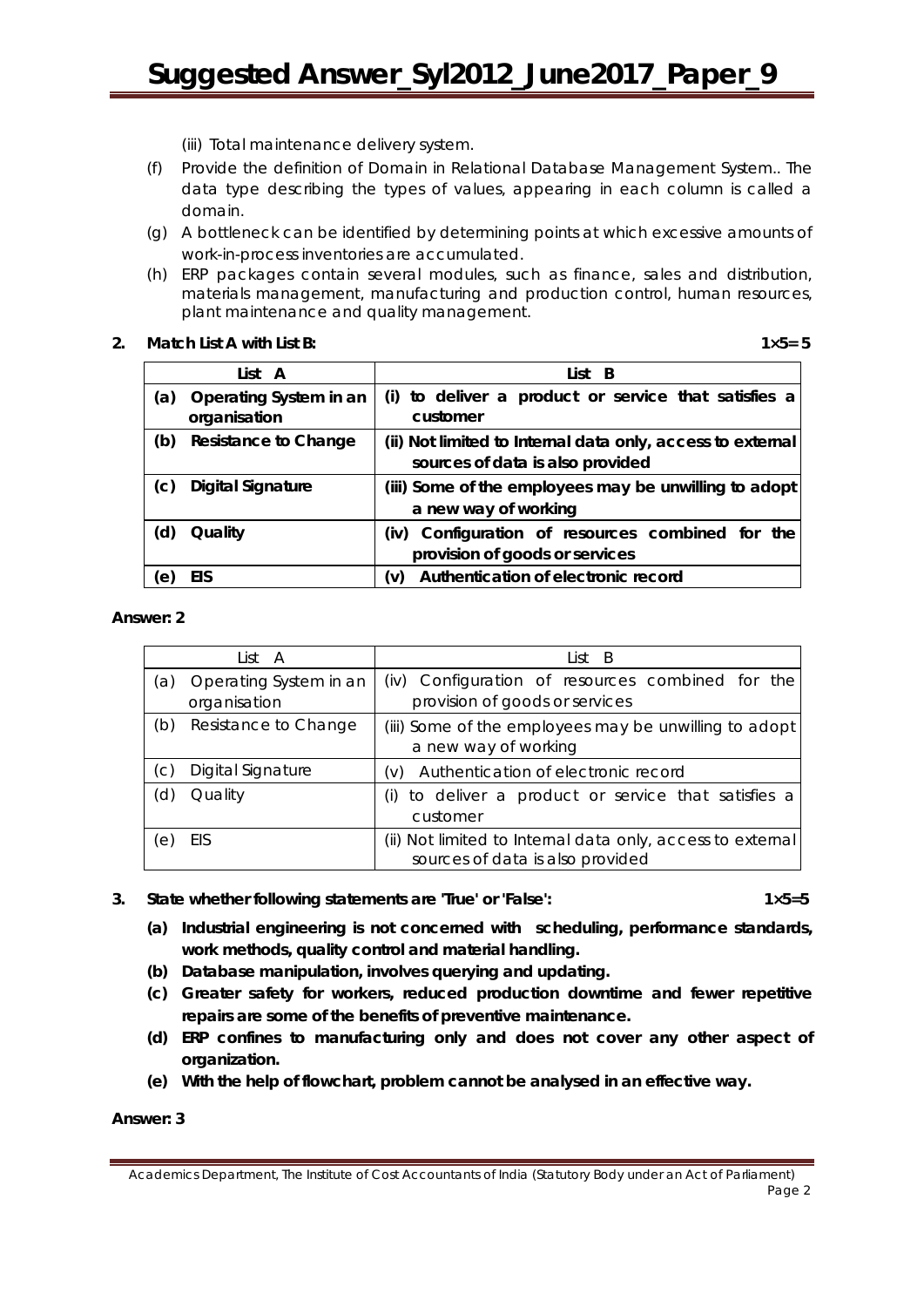- (a) False
- (b) True
- (c) True
- (d) False
- (e) False

#### **4. Fill in the blanks: 1×5=5**

- **(a) \_\_\_\_\_\_\_\_\_\_\_\_\_ consists of the buying and selling of products or services over electronic systems such as the internet and other computer networks.**
- **(b) The effectiveness of maintenance can be evaluated in terms of maintenance costs incurred, equipment \_\_\_\_\_\_\_\_\_etc.**
- **(c) The \_\_\_\_\_\_\_\_\_\_is the use of the English language with the syntax of structured programming.**
- **(d) The characteristic that allows program-data independence and program-operation independence is called\_\_\_\_\_\_\_\_\_\_.**
- **(e) The \_\_\_\_\_\_\_\_\_control system assigns materials, labour and overhead costs to production jobs or products.**

#### **Answer: 4**

- (a) Electronic commerce, or E-commerce or E-business
- (b) Downtime
- (c) Structured English or Program Design Language (PDL) or Pseudo Code
- (d) Data Abstraction
- (e) Work-In-Process

#### **Section B**

**There are** *four* **questions in this Section. Answer** *any three* **questions. 15×3=45**

**5. (a) A department of a company has to process a large number of components/month. The process equipment time required is 42 minutes/component, whereas the requirement of an important process chemical is 1.8 litres/component. The manual skilled manpower required is 18 minutes/component for polishing and cleaning. The following additional data are available:**

|                                 | Availability/month | <b>Efficiency of utilization</b> |
|---------------------------------|--------------------|----------------------------------|
| <b>Equipment hour</b>           | 600                | 90%                              |
| Imported Chemicals - Litres     | 1200               | 98%                              |
| <b>Skilled manpower - Hours</b> | 300                | 70%                              |

- **(i) What is the maximum possible production under the current conditions?**
- **(ii) (ii) If skilled manpower availability is increased by overtime by 25%, what will be**  the impact on production increase?
- **(b) A firm is using a machine whose purchase price is** `**12,000. The installation charges amount to** `**3,500, and the machine has a scrap value of only** `**1,500 because the firm has a monopoly of this type of work. The maintenance cost in various years is given in the following table.**

| Year                      |     |     |      |      |      |      |            |      |      |
|---------------------------|-----|-----|------|------|------|------|------------|------|------|
| $\left( x\right)$<br>Cost | 260 | 760 | 1200 | 1800 | 2500 | 3200 | 4100<br>4. | 5000 | 6500 |

Academics Department, The Institute of Cost Accountants of India (Statutory Body under an Act of Parliament) Page 3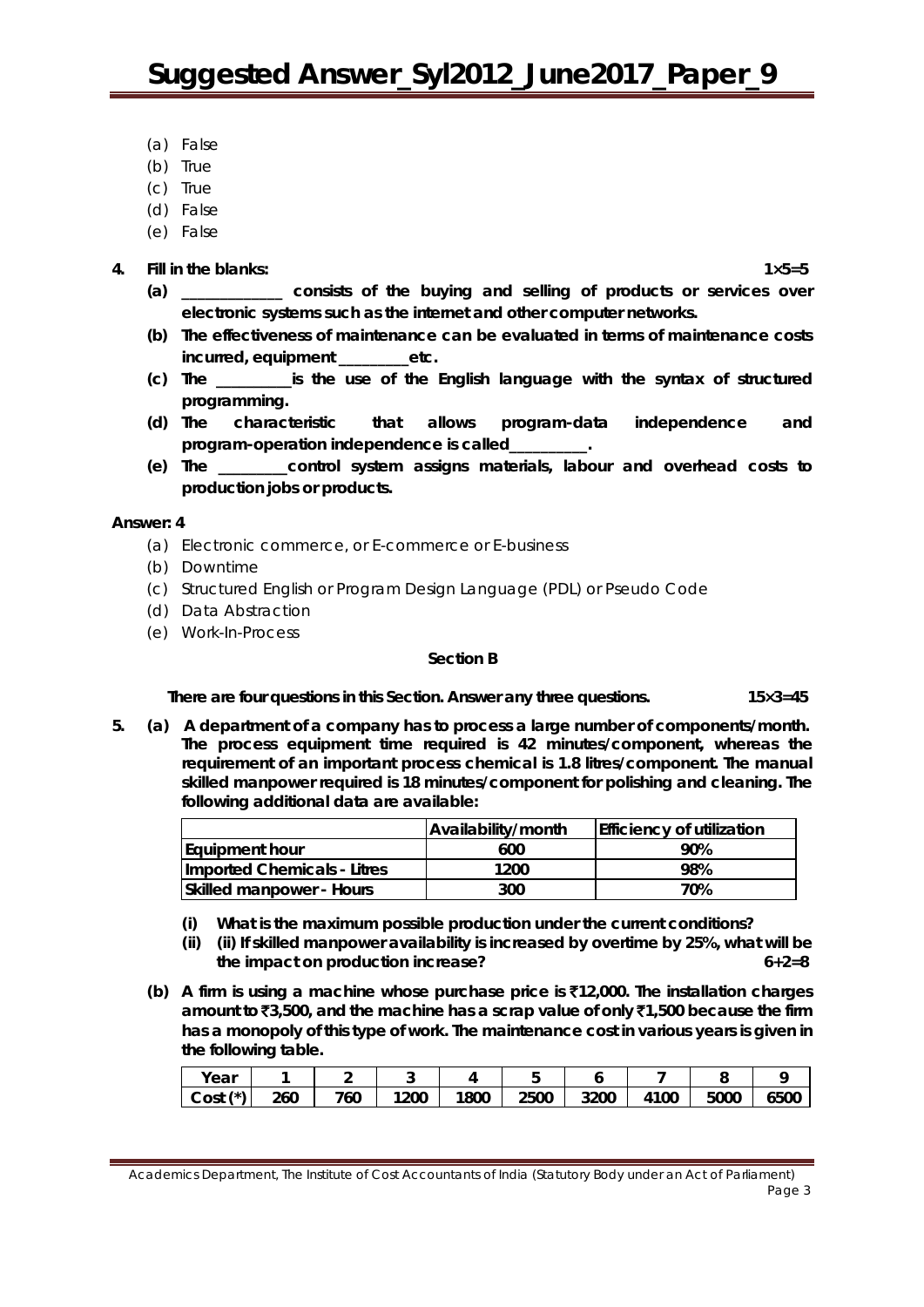**The firm wants to determine after how many years should the machine be replaced on economic considerations, assuming that the machine replacement can be done only at the year ends. 7**

#### **Answer: 5**

(a)

- (1) Actual Equipment Hrs. used =  $600 \times 90/100 = 540$  Hrs. Possible output =  $540 \times (60/42) = 771$  Components
- (2) Imported chemicals =  $1,200 \times 98/100 = 1176$  litres, actually used; Possible output = 1176/1.8 = 653 Components
- (3) Skilled manpower Hrs. used =  $300 \times 70/100 = 210$  Hrs. Possible output =  $210 \times (60/18) = 700$  Components The bottle-neck capacity = 653 Components.
	- (i) Maximum possible production under the given conditions = 653 Components.
	- (ii) There will be no impact on production increase if skilled manpower is increased by overtime by 25% as the bottle-neck in output is equipment hours.
- (b) Cost of machine, (C) = ₹ 12,000 + ₹ 3,500 = ₹ 15,500 Scrap value,  $(S) = ₹ 1,500$ C - S = 15,500-1500 = ₹ 14,000

We can determine the optimal replacement period as in the Table below:

| Year | Maintenance | Cum. Main.        | Depreciation | Total cost T     | A(n)             |
|------|-------------|-------------------|--------------|------------------|------------------|
|      | Cost, Mt    | $Cost, \Sigma Mt$ | $C - S$      | (n)              |                  |
| (i)  | (ii)        | (iii)             | (iv)         | $=$ (iii)<br>(v) | $(vi) = (v) / n$ |
|      |             |                   |              | $+$ (iv)         |                  |
|      | 260         | 260               | 14000        | 14260            | 14260            |
| 2    | 760         | 1020              | 14000        | 15020            | 7510             |
| 3    | 1200        | 2220              | 14000        | 16220            | 5407             |
| 4    | 1800        | 4020              | 14000        | 18020            | 4505             |
| 5    | 2500        | 6520              | 14000        | 20520            | 4104             |
| 6    | 3200        | 9720              | 14000        | 23720            | 3953*            |
|      | 4100        | 13820             | 14000        | 27820            | 3974             |
| 8    | 5000        | 18820             | 14000        | 32820            | 4102             |
| 9    | 6500        | 25320             | 14000        | 39320            | 4369             |

Determination of Optimal' Replacement Period

Here the lowest average cost,  $A(n)$ , is  $\bar{\tau}$  3,953 approximately, which corresponds to n  $= 6$ . In the above Table, it is indicated by an asterisk mark, $(*)$ . Therefore, the machine may best be replaced every 6 years.

- **6. (a) A company intends to buy a machine having a capacity to produce 1,50,000 good parts per annum. The machine constitutes a part of the total product line. The system efficiency of the product line is 75%.**
	- **(i) Find the system capacity.**
	- **(ii) If the time required to produce each part is 120 seconds, and the machine works for 2200 hours per year, and if the utilization of the machine is 65% and the efficiency of the machine is 95%, compute the output of the machine.**
	- **(iii) Calculate the no. of machines required. 3×3=9**

Academics Department, The Institute of Cost Accountants of India (Statutory Body under an Act of Parliament) Page 4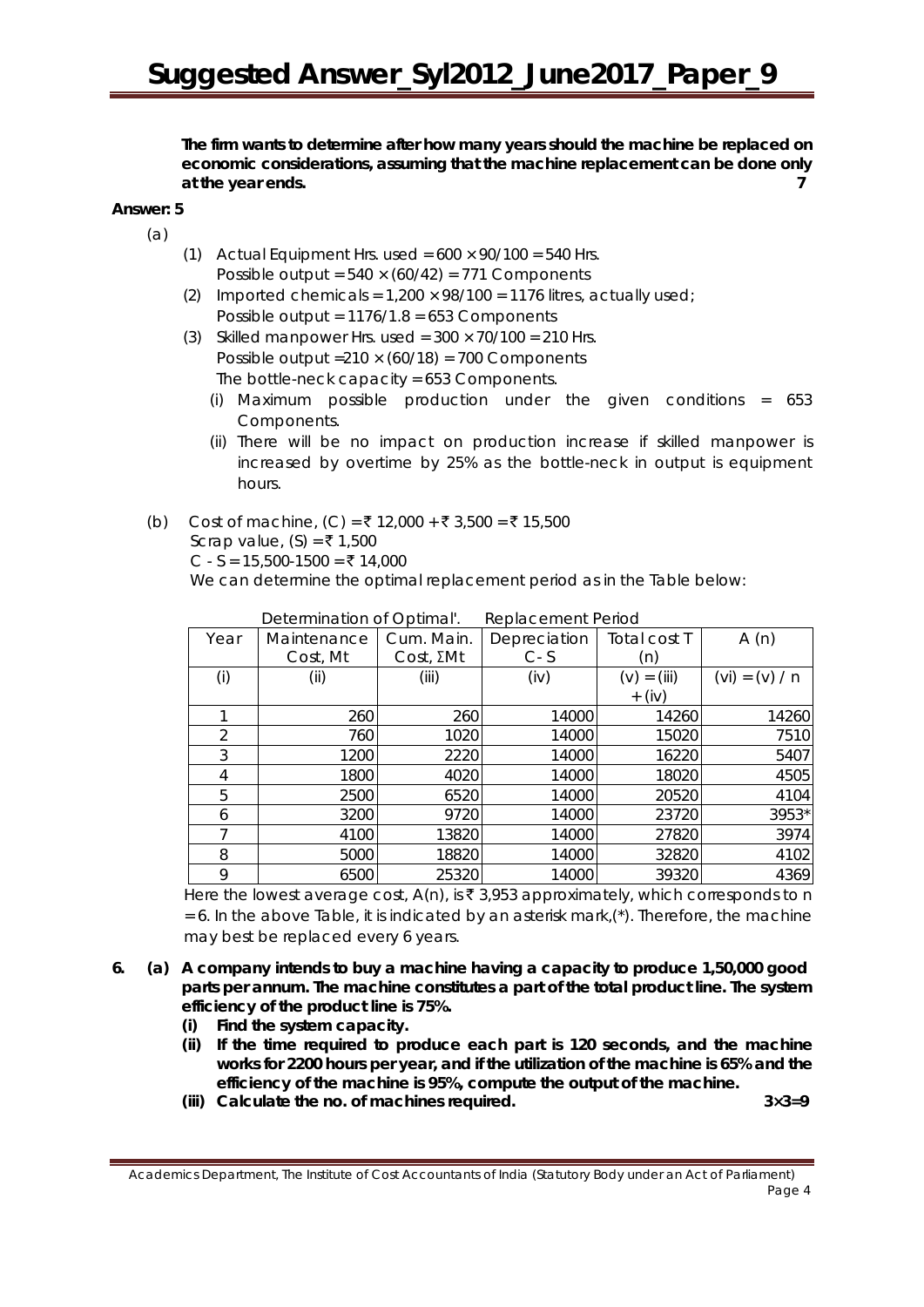- **(b) A project consists of seven activities. Draw the network diagram of this project with the following situations: 6**
	- **Q is the Pre-requisites for T**
	- **R is the Pre-requisites for T & U**
	- **S is the Pre-requisites for U**
	- **T and U are the Pre-requisites for V**
	- **Activity W is the last activity and is the immediate successor to activity V.**

#### **Answer: 6**

- (a) (i) System capacity = Actual output p.a./System efficiency
	- $= 1.50,000/0.75 = 2,00,000$  units/annum  $= 2,00,000/2,200 = 91$  units/hr
	- (ii) Output per annum = unit capacity  $\times$  % utilization x efficiency Unit capacity =  $(60 \times 60)$  sec/120 sec per unit = 30 units Output per hour =  $30 \times 0.65 \times 0.95 = 18.525 = 19$  units
	- (iii) No. of machine required = system capacity /output per hour  $= 91/19=4.78=5$  machines (As indicated)

(b)



- **7. (a) The time study of a machinery operation recorded cycle times of 7.5, 8.5, 7.0 and 8.0 minutes. The analyst rated the observed worker as 80%. The firm uses a 0.25 allowance fraction. Compute the Average Cycle time, Normal time and Standard time. 3×3=9**
	- **(b) Discuss the main areas requiring maintenance. 6**

#### **Answer: 7**

(a)

- (i) Average cycle time =  $(7.5 + 8.5 + 7.0 + 8.0)/4 = 7.75$  minutes
- (ii) Normal time =  $7.75 \times 0.8 = 6.2$  minutes
- (iii) Standard Time =  $6.2/(1 \cdot 0.25) = 6.2/0.75 = 8.27$  minutes

The standard time for this machinery operation would be set at 8.26 minutes, which is greater than the average cycle time observed. The average cycle time was adjusted for the rating factor (80%) and the allowance fraction (0.25). (As indicated)

(b) The major areas of maintenance are:

Academics Department, The Institute of Cost Accountants of India (Statutory Body under an Act of Parliament) Page 5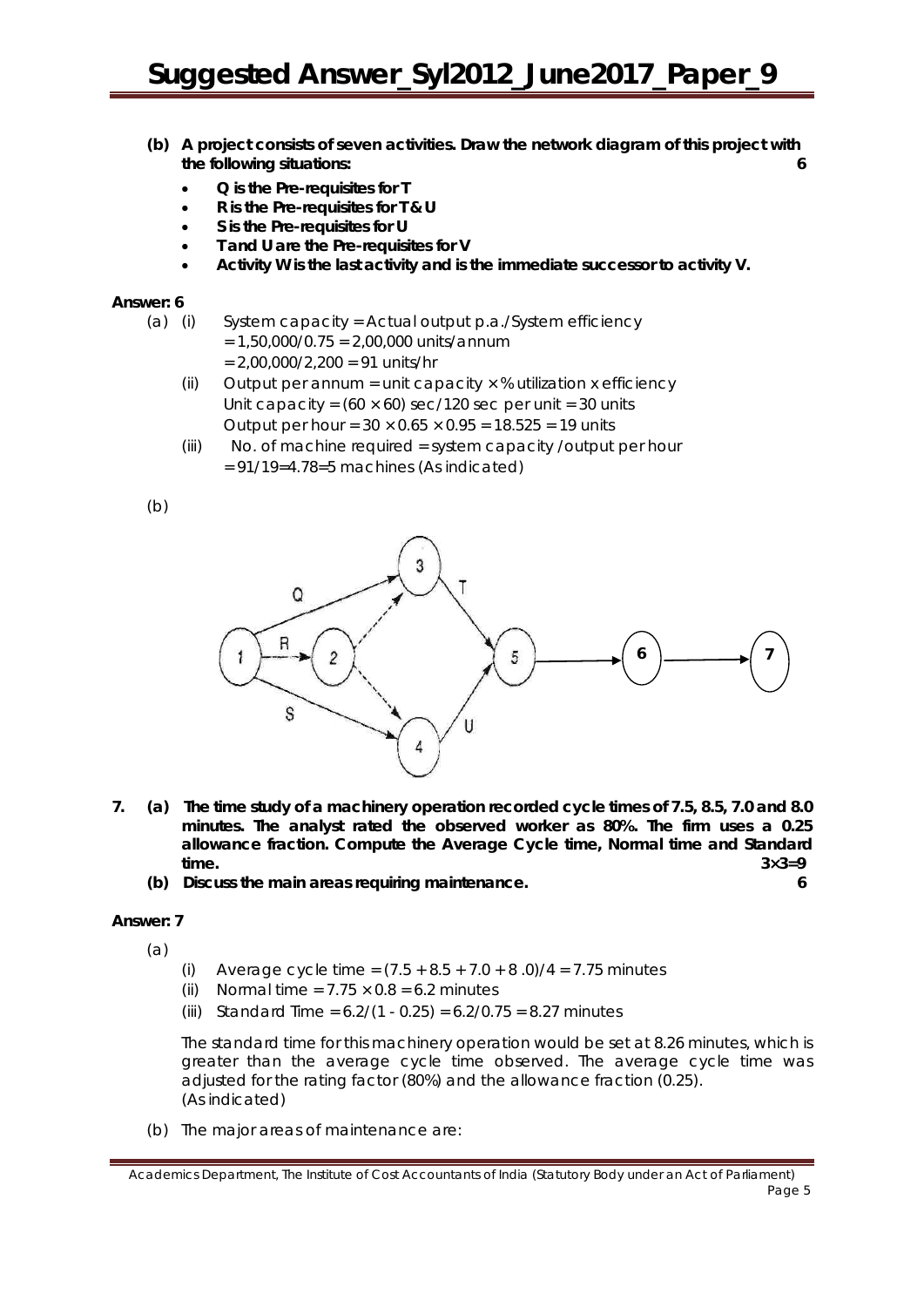#### **1. Civil Maintenance**

Building construction and maintenance, maintaining service facilities such as water, gas, steam, compressed air, heating and ventilating, air conditioning, painting, plumbing and carpentry work. Also included in civil maintenance are janitor, service, house-keeping, scrap disposal, fencing, landscaping, gardening and maintaining drainage, lawns and firefighting equipments.

#### **2. Mechanical Maintenance**

Maintaining machines and equipments, transport vehicles, material handling equipments, steam generators, boilers, compressors and furnaces. Lubricating the machines is also part of mechanical maintenance work.

#### **3. Electrical Maintenance**

Maintaining electrical equipments such as generators, transformers, switch gears, motors, telephone systems, electrical installations, lighting, fans, meters, gages, instruments, control panels and battery charging.

#### **8. (a) Identify the objectives of Quality Control and also Quality requirements from customer point of view. 2+5=7**

**(b) Identify the requirement of a good maintenance program. 8**

#### **Answer: 8**

- (a) Objectives of quality control are to provide products/services which are dependable, satisfactory and economical. Quality requirements from customer point of view:
- 1. Conformance to specifications (requirements).
- 2. Value for money
- 3. Fitness for use.
- 4. Support provided by seller (customer services)
- 5. Psychological impression (image, aesthetics)
- (b) The requirements of a good maintenance program:
- (1) Good supervision and administration of maintenance department.
- (2) Consultation with production department personnel before fixing priority schedules for maintenance work.
- (3) A good lubrication schedule.
- (4) Clear, correct and detailed instruction to maintenance crew regarding maintenance work.
- (5) Keeping proper records of maintenance, service manuals, maintenance hand book etc.
- (6) Adequate stock of spare parts recommended by equipment manufacturers.
- (7) Proper training for maintenance crew.
- (8) Adequate space around the machine for ease of maintenance work.
- (9) Data regarding failure of machines and the corrective maintenance work carried out earlier.
- (10) A systematic approach to maintenance i.e., problem  $\rightarrow$  cause  $\rightarrow$  diagnosis  $\rightarrow$ rectification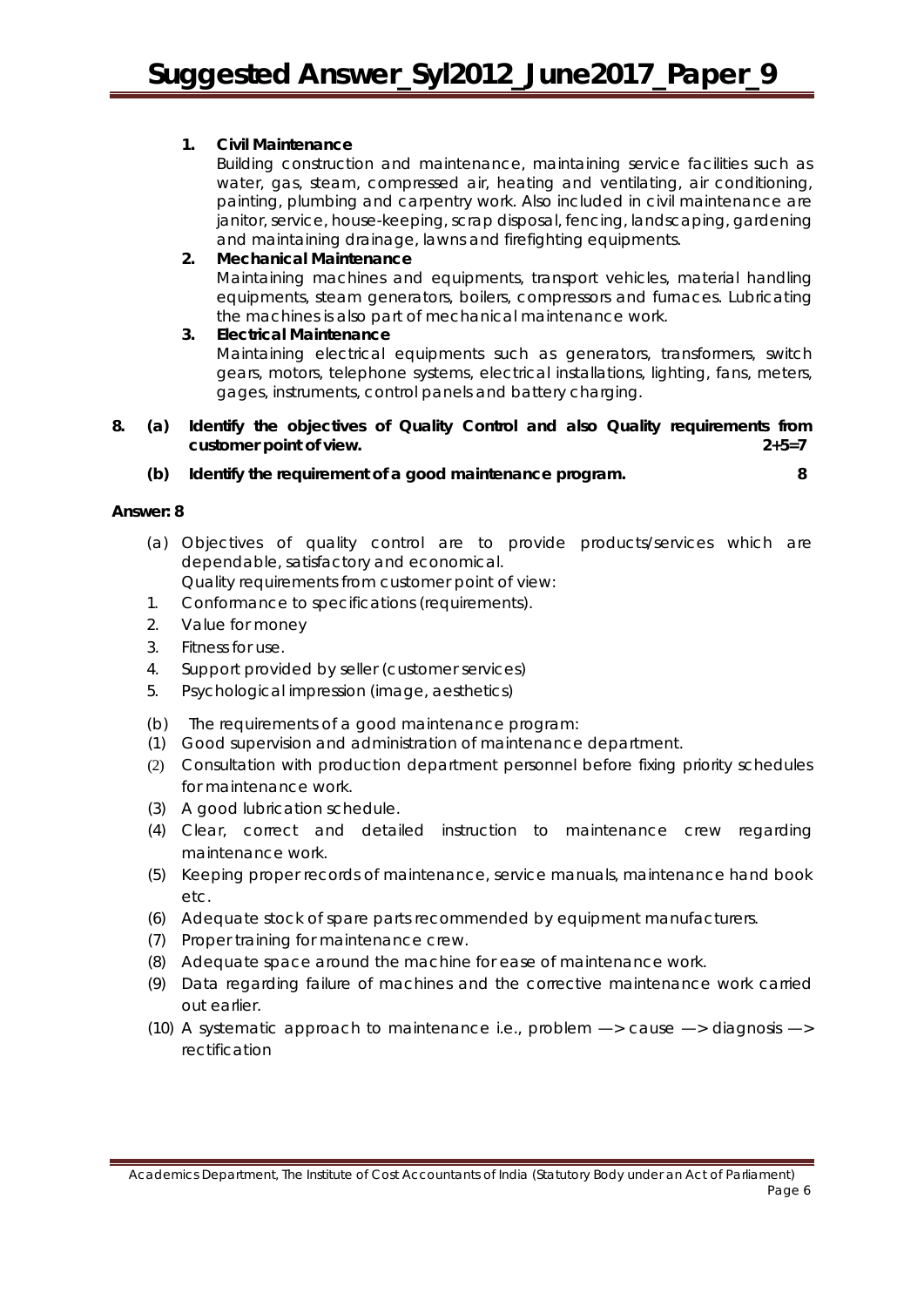# **Suggested Answer\_Syl2012\_June2017\_Paper\_9**

#### **Section C**

**There are three questions in this Section. Answer any two questions. 15×2=30**

- **9. (a) Mention the activities and responsibilities of the following personnel engaged in the Information System Department: 2×4=8**
	- **(i) Business Analyst**
	- **(ii) Database Administrator**
	- **(iii) Information System Manager**
	- **(iv) Programmer**
	- **(b) Discuss about the role of various categories of End Users of the database. 7**

#### **Answer: 9**

(a) The activities and responsibilities of the following personnel engaged in the Information System Department:

| Designation                   | Duties and responsibilities                                                                                                                               |
|-------------------------------|-----------------------------------------------------------------------------------------------------------------------------------------------------------|
| 1. Business Analyst           | (i) Development of new Information System. (ii)<br>Acting as co-ordinator between users and IS<br>developers                                              |
| 2. Database Administrator     | Database Management<br>(i)<br>Database Library Management<br>(ii)<br>(iii)<br>Security of data                                                            |
| 3. Information System Manager | Planning the resources and time frame of<br>(i)<br>implementation<br>Supervising the overall implementation of<br>(ii)<br>system and day to day operation |
| 4. Programmer                 | Development / modification of programs<br>according to systems specifications and design.                                                                 |

- (b) End users are the people whose jobs require access to the database for querying, updating, and generating reports; the database primarily exists for their use. There are several categories of end users:
	- 1. Casual end users occasionally access the database, but they may need different information each time. They use a sophisticated database query language to specify their requests and are typically middle- or high-level managers or other occasional browsers.
	- 2. Naive or parametric end users make up a sizable portion of database end users; Their main job function revolves around constantly querying and updating the database, using standard types of queries and updates—called canned transactions—that have been carefully programmed and tested. The tasks that such users perform are varied:
		- Bank tellers check account balances and post withdrawals and deposits.
		- Reservation clerks for airlines, hotels, and car rental companies check availability for a given request and make reservations.
		- Clerks at receiving stations for courier mail enter package identifications via bar codes and descriptive information through buttons to update a central database of received and in-transit packages.
	- 3. Sophisticated end users include engineers, scientists, business analysts, and others who .thoroughly familiarize themselves with the facilities of the DBMS so as to implement their applications to meet their complex requirements.

Academics Department, The Institute of Cost Accountants of India (Statutory Body under an Act of Parliament) Page 7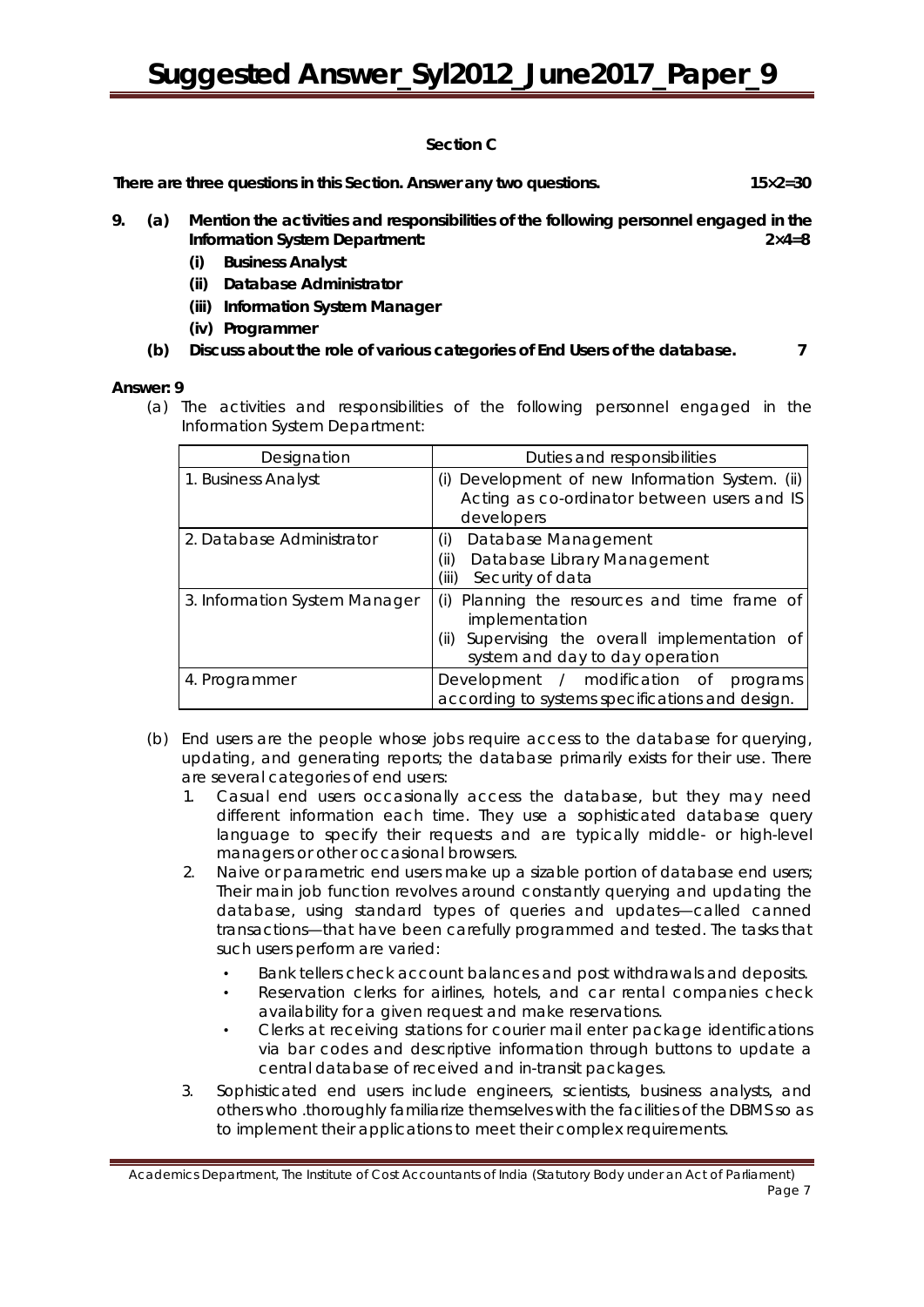- 4. Stand-alone users maintain personal databases by using ready-made program packages that provide easy-to-use menu- or graphics-based interfaces. An example is the user of a tax package that stores a variety of personal financial data for tax purposes.
- **10. (a) What are the prerequisites of an MIS? 8**
	-
	- **(b) What are the various objectives of the Information Technology Act, 2000? 7**

#### **Answer: 10**

- (a) The following are pre-requisites of an effective MIS:
	- 1) Database The data in database is organised in such a way that access to the data is improved and redundancy is reduced. Such a database is capable of meeting information requirements of its executives, which is necessary for planning, organising and controlling the operations of the business.
	- 2) Qualified System and Management Staff- MIS should be managed by qualified officers. The organizational management base should comprise of two categories of officers (i) System and Computer experts and (ii) Management experts
	- 3) Support of Top Management A MIS becomes effective only if it receives the full support of top management. To gain the support of top management, the officer should place before them all the supporting facts and state clearly the benefits which will accrue from it to the organization.
	- 4) Control and Maintenance of MIS- Sometimes users develop their own procedures or shortcut methods to use the system, which reduces its effectiveness. Maintenance is closely related to control.

(b)

- To grant legal recognition to transactions carried out through electronic data interchange and other means of electronic communication commonly referred to as "electronic commerce" replacing the paper-based communication;
- To give legal recognition to Digital Signature for authentication of any information or matter which requires authentication under any law;
- To facilitate electronic filing of documents with Government Departments;
- To facilitate electronic data storage;
- To facilitate and give legal sanction to electronic funds transfers between banks and financial institutions;
- To give legal recognition for keeping of books of account by bankers in electronic form;
- To amend the Indian Penal Code, the Indian Evidence Act, 1872; the Banker's Book Evidence Act, 1891 and the Reserve Bank of India Act, 1934.

#### **11. (a) Explain the various critical failure factors in ERP implementation. 8**

**(b) In the context of MIS, discuss about the points to be considered before determining information requirements of Management. 7**

#### **Answer: 11**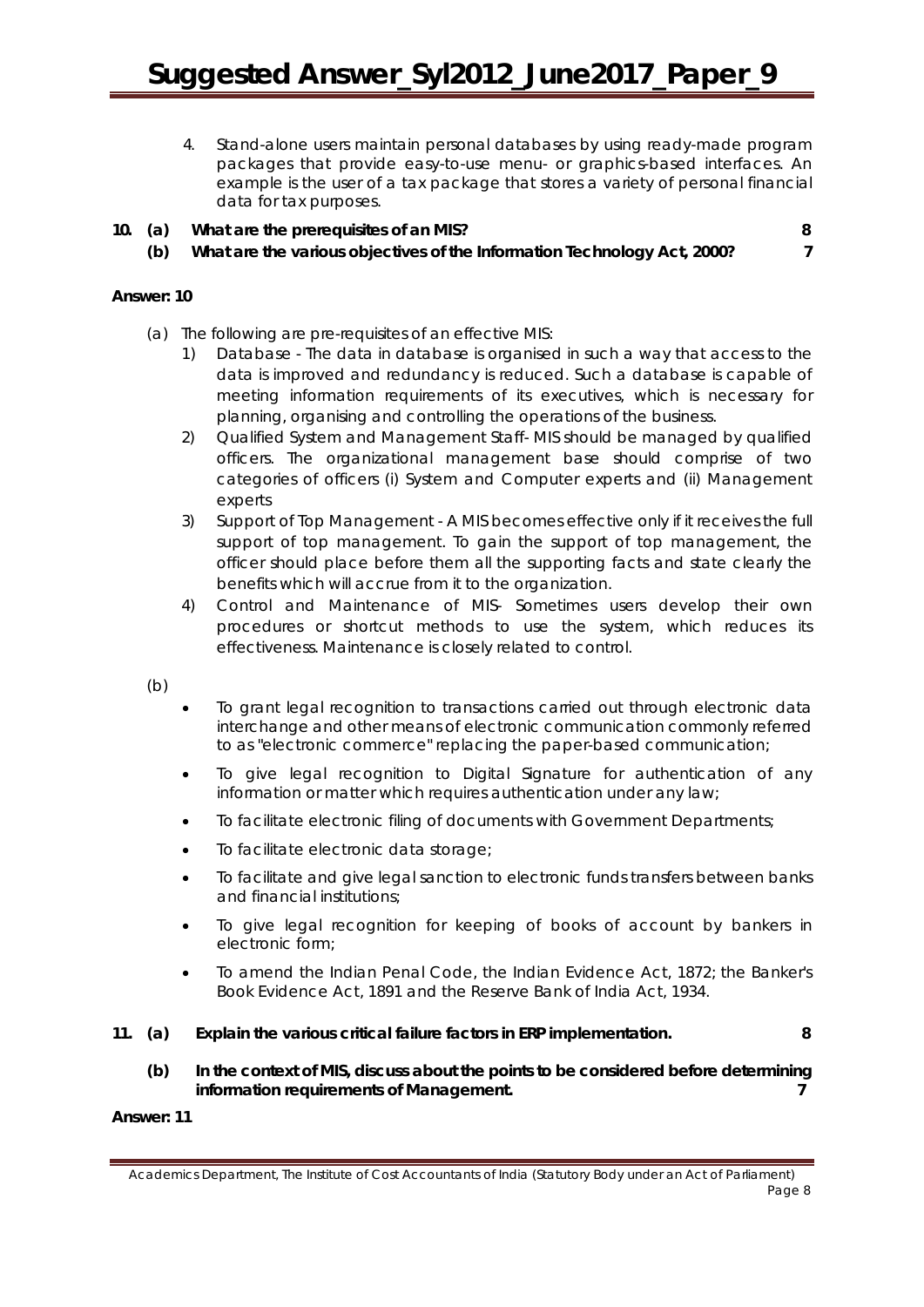- (a) Critical factors for failure in ERP implementation may be defined as contrary to critical success factors. Some specific concerns of failures are mentioned below:
	- **1) Creeping in of additional functionality:** Pressure often mounts for additional functionalities not envisaged earlier during implementation. This may lead to conflict with ERP vendor. Dealing through change management process also involves additional cost and time and should be avoided as far as possible.
	- **2) Unrealistic expectations:** ERP system is not an all cure silver bullet. Users often like to see an immediate improvement after installation. There are bound to be initial period of frustration which may snowball, undermining confidence on the system.
	- **3) Information overload:** An ERP system contains hundreds of reports and queries. Too much information creates a lot of confusion amongst users. Notwithstanding information overload, many a time, users feel cheated as the system fail to generate identical reports to which they are accustomed.
	- **4) Resistance to Change:** Users are overwhelmed by all the new features of the system. Some of the aged employees may be unwilling to adopt a new way of working. Some may be uncomfortable with the awareness that their supervisor will now keep a better trail on what they are doing.
- (b) Information Requirement depends on the following factors:
	- A) Operational Functions
	- B) Type of Decision Making
	- C) Level of Management
	- A) Operational Functions: The information generated in different functions is different and control requirements vary widely. For example, the requirement of information for decision making in production function will not be same as in case of financial function.
	- B) Type of Decision Making: Decision making type may be (i) programmed decisions and (ii) Non-programmed decisions.
		- (i) Programmed decision making refers to those decision making process which are based on some standard set of procedure established by the management and according to scientific principle of management. In case of programmed decision making, supporting information sets and reports are standard, well defined and well structured. Naturally decision making process is simple and based on some guidelines. For example, stores ledger summary and material consumption reports may help in decision making on Inventory control.
		- (ii) Non-programmed decision making refers to those decision making process which does not go by any pre-determined set of guidelines. Normally this type of decision making takes place to handle special business situations with the help of experience, judgement and vision of the decision maker. In case of non-programmed decision making, information are unstructured and external environmental information is a must along with internal information sets. For example, for decision on business policy many non-standard information like technology change, competitors market share etc is required apart from internal information of sales of different products.